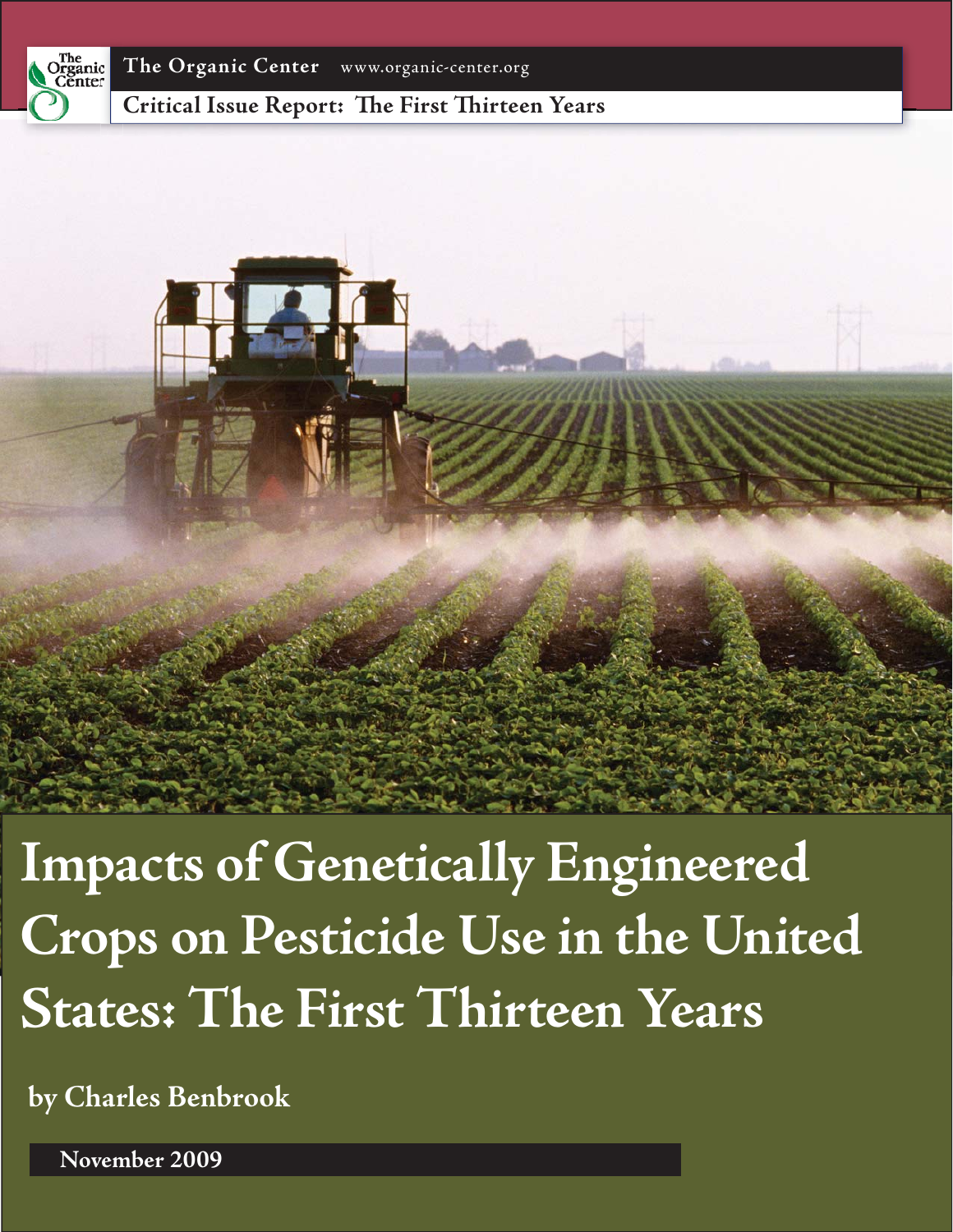| The Organic Center | <b>Critical Issue Report</b> | Page |
|--------------------|------------------------------|------|
| November 2009      | The First Thirteen Years     |      |

## **PREFACE**

This report explores the impact of the adoption of genetically engineered (GE) corn, soybean, and cotton on pesticide use in the United States, drawing principally on data from the United States Department of Agriculture. The most striking finding is that GE crops have been responsible for an increase of 383 million pounds of herbicide use in the U.S. over the first 13 years of commercial use of GE crops (1996-2008).

This dramatic increase in the volume of herbicides applied swamps the decrease in insecticide use attributable to GE corn and cotton, making the overall chemical footprint of today's GE crops decidedly negative. The report identifies, and discusses in detail, the primary cause of the increase -- the emergence of herbicide-resistant weeds.

The steep rise in the pounds of herbicides applied with respect to most GE crop acres is not news to farmers. Weed control is now widely acknowledged as a serious management problem within GE cropping systems. Farmers and weed scientists across the heartland and cotton belt are now struggling to devise affordable and effective strategies to deal with the resistant weeds emerging in the wake of herbicide-tolerant crops.

But skyrocketing herbicide use is news to the public at large, which still harbors the illusion, fed by misleading industry claims and advertising, that biotechnology crops are reducing pesticide use. Such a claim was valid for the first few years of commercial use of GE corn, soybeans, and cotton. But, as this report shows, it is no longer.

 An accurate assessment of the performance of GE crops on pesticide use is important for reasons other than correcting the excesses of industry advertising. It is also about the future direction of agriculture, research, and regulatory policy.

Herbicides and insecticides are potent environmental toxins. Where GE crops cannot deliver meaningful reductions in reliance on pesticides, policy makers need to look elsewhere. In addition to toxic pollution, agriculture faces the twin challenges of climate change and burgeoning world populations. The biotechnology industry's current advertising campaigns promise to solve those problems, just as the industry once promised to reduce the chemical footprint of agriculture. Before we embrace GE crops as solution to these new challenges, we need a sober, data-driven appraisal of its track record on earlier pledges.

The government has the capability, and we would argue a responsibility, to conduct periodic surveys of sufficient depth to track and accurately quantify the impacts of GE crops on major performance parameters, including pesticide use. While the USDA continued to collect farm-level data on pesticide applications during most of the 13 years covered in this report, the Department has been essentially silent on the impacts of GE crops on pesticide use for almost a decade. This is why the groups listed in the Acknowledgements commissioned this study by Dr. Benbrook, the third he has done on this topic since 2002.

We hope that this report will help trigger new government and academic assessments of the performance, costs, and risks associated with today's GE crops. Without such assessments, American agriculture is likely to continue down the road preferred by the biotechnology industry, a path that promises to maximize their profits by capturing a larger share of farm income, and limit the ability of plant breeders and other agricultural scientists to address other pressing goals of wider importance to society as a whole.

> **Dr. Margaret Mellon Director, Food and Environment Program Union of Concerned Scientists**

 **Mr. Mark Retzloff Board Chair, The Organic Center President, Aurora Organic Dairy**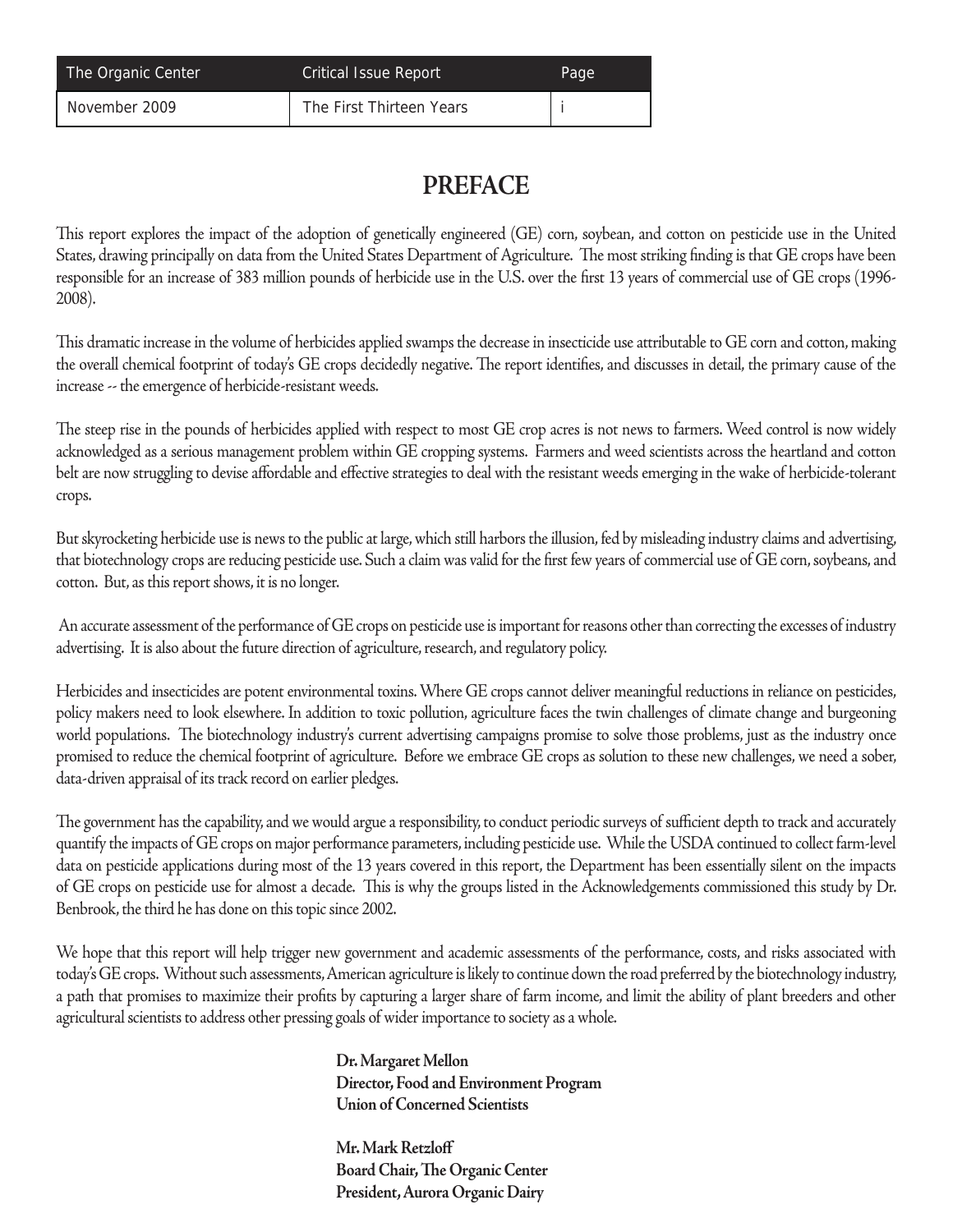| The Organic Center | <b>Critical Issue Report</b> | Page |
|--------------------|------------------------------|------|
| November 2009      | The First Thirteen Years     |      |

## **ACKNOWLEDGMENTS**

This is the third report we have done on the impact of genetically engineered (GE) crops on overall pesticide use in the United States. The first was released as Ag BioTech InfoNet Technical Paper Number 6 in 2003 and covered the first eight years of commercial use of GE seeds. The second report was completed in October, 2004 and analyzed the first nine years of commercial use.<del>'</del>

Several people have contributed to this report, as well as to the development and refinement of the model used in all three reports. Thanks to all of them for sharing their expertise and knowledge.

Karen Benbrook compiled and manages the Access database encompassing USDA pesticide use data going back to 1964. This valuable research tool makes it possible to carry out analytical projects drawing on annual USDA pesticide use surveys. Karen also developed the graphics and desk-top published the report.

Karie Knoke, K-Comp Solutions, has contributed to the development and refinement of the Microsoft Excel-based analytical model.

Over the years Dr. Michael Hansen of the Consumers Union, and Dr. Robert Kremer, with the Agricultural Research Service in Columbia, Missouri have provided key information for developing and applying the projection model. Also, thanks to William Freese, Center for Food Safety, for assistance in compiling information on resistant weeds, emerging GE crops, and current developments in the biotechnology industry and regulatory agencies. Bill's attention to detail and depth of knowledge were invaluable as the project unfolded.

The analytical work required to complete this report was funded by a coalition of non-governmental organizations including the Union of Concerned Scientists, the Center for Food Safety, the Cornerstone Campaign, GE Policy Project, Greenpeace, and Rural Advancement Foundation International - USA. The Organic Center supported the writing and publication of the report.

I am grateful for the encouragement, counsel, and technical support of Dr. Margaret (Mardi) Mellon and Dr. Jane Rissler of the Union of Concerned Scientists for my work over the last decade on the impact of GE crops on pesticide use.

I am solely responsible for the analytical approach and model, decisions required to deal with data gaps, the interpretation and communication of findings, and any errors or lapses in judgment.

> **Charles Benbrook, Ph.D. Chief Scientist The Organic Center**

<sup>1</sup> Access the October, 2004 report, Ag BioTech InfoNet Technical Paper Number 7, at http://www.organic-center.org/science.latest. php?action=view&report\_id=158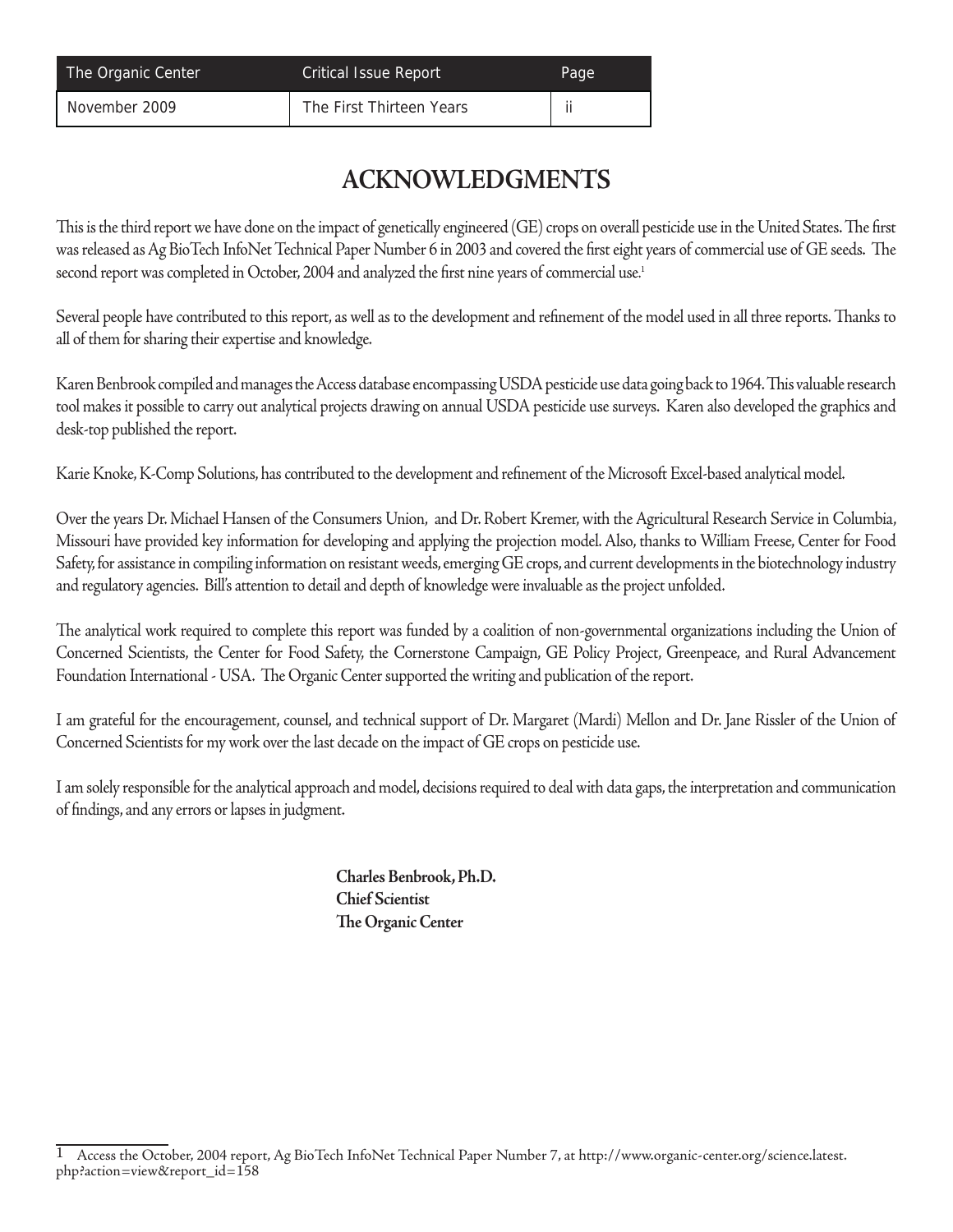| The Organic Center | <b>Critical Issue Report</b> | Page |
|--------------------|------------------------------|------|
| November 2009      | The First Thirteen Years     | iii  |

# **TABLE OF CONTENTS**

| Impacts on Pesticide Use                                                                 |  |
|------------------------------------------------------------------------------------------|--|
| <b>Resistant Weeds</b>                                                                   |  |
| Lower Dose Herbicides Used with Conventional Crops                                       |  |
|                                                                                          |  |
| Tipping Point for RR Crops                                                               |  |
| Resistance Management Still Key in Sustaining Bt Crop Efficacy                           |  |
| <b>Future Trends</b>                                                                     |  |
|                                                                                          |  |
|                                                                                          |  |
|                                                                                          |  |
| Herbicide Tolerance                                                                      |  |
| <b>Insect Resistance</b>                                                                 |  |
|                                                                                          |  |
| Impacts of USDA Decision to Stop Collecting Pesticide Use Data                           |  |
|                                                                                          |  |
| Estimating Herbicide Application Rates on Conventional and HT Soybeans, Corn, and Cotton |  |
| Insecticide Application Rates on Conventional and Bt Corn and Cotton Acres               |  |
|                                                                                          |  |
|                                                                                          |  |
|                                                                                          |  |
|                                                                                          |  |
| New Challenges in Tracking GE Traits and Acres                                           |  |
|                                                                                          |  |
|                                                                                          |  |
| Special ERS Tabulation in 1998                                                           |  |
|                                                                                          |  |
|                                                                                          |  |
|                                                                                          |  |
| Dramatic Increases Reported in Glyphosate Resistance                                     |  |
| The "Perfect Weed"                                                                       |  |
| Glyphosate-Resistant Horseweed                                                           |  |
| Glyphosate-Resistant Giant Ragweed                                                       |  |
| HT Crops Accelerate the Pesticide Treadmill                                              |  |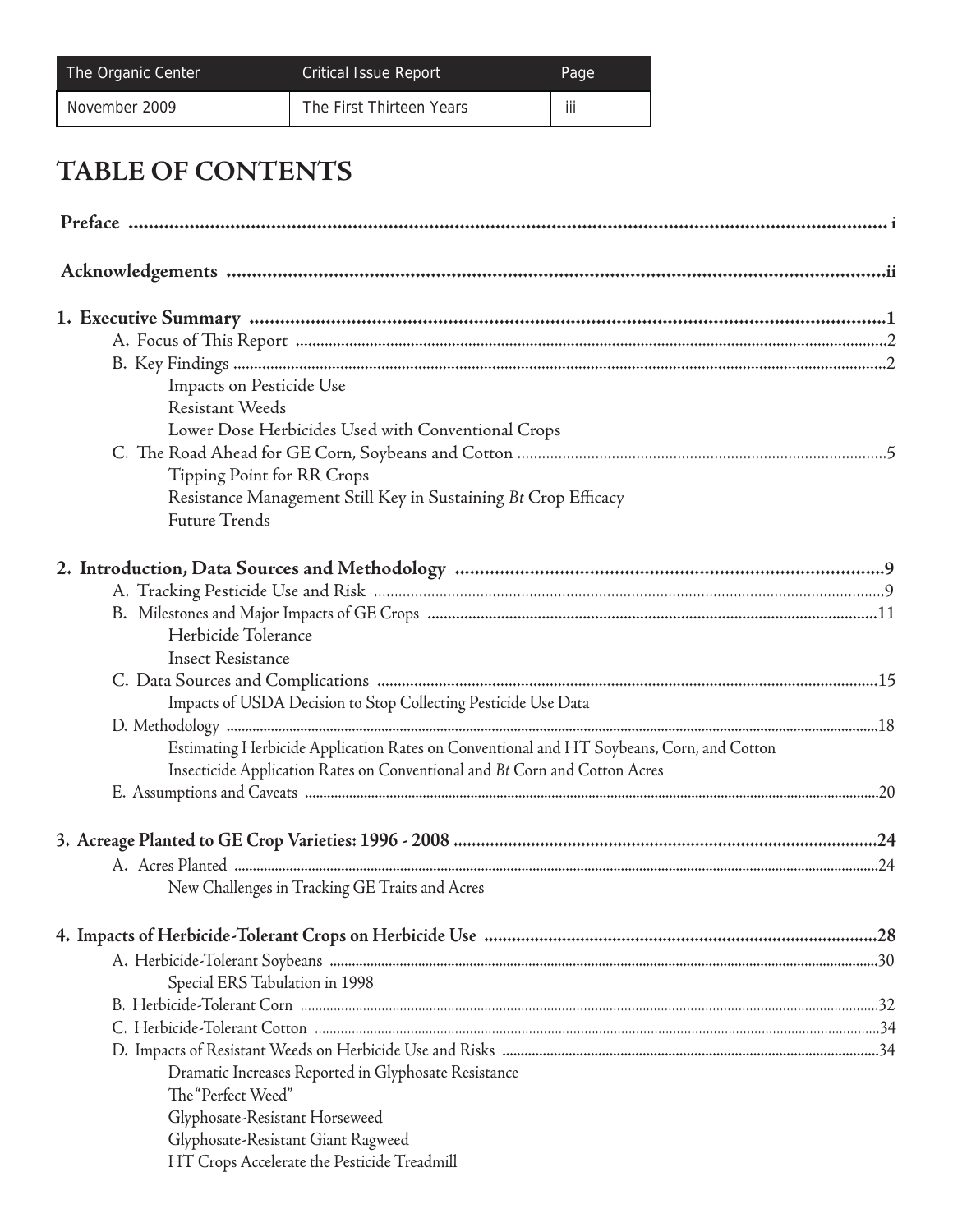| The Organic Center | <b>Critical Issue Report</b> | Page |
|--------------------|------------------------------|------|
| November 2009      | The First Thirteen Years     | IV   |

# **TABLE OF CONTENTS cont.**

| <b>Bt Corn for ECB Control</b>                                  |  |
|-----------------------------------------------------------------|--|
| <b>Bt Corn for CRW Control</b>                                  |  |
|                                                                 |  |
|                                                                 |  |
|                                                                 |  |
| Key Conclusions                                                 |  |
|                                                                 |  |
| U.S. Department of Agriculture                                  |  |
| National Center for Food and Agriculture (NCFAP) Policy Studies |  |
| Herbicide-Tolerant Corn                                         |  |
| Herbicide-Tolerant Soybeans                                     |  |
| PG Economics Ltd                                                |  |
|                                                                 |  |
|                                                                 |  |
|                                                                 |  |
|                                                                 |  |
|                                                                 |  |
|                                                                 |  |
| Subsidies for Use of Non-glyphosate Herbicides                  |  |
| <b>Enhanced Glyphosate Resistance</b>                           |  |
| Crops Resistant to Multiple Herbicides                          |  |
|                                                                 |  |
|                                                                 |  |
|                                                                 |  |
|                                                                 |  |
|                                                                 |  |
|                                                                 |  |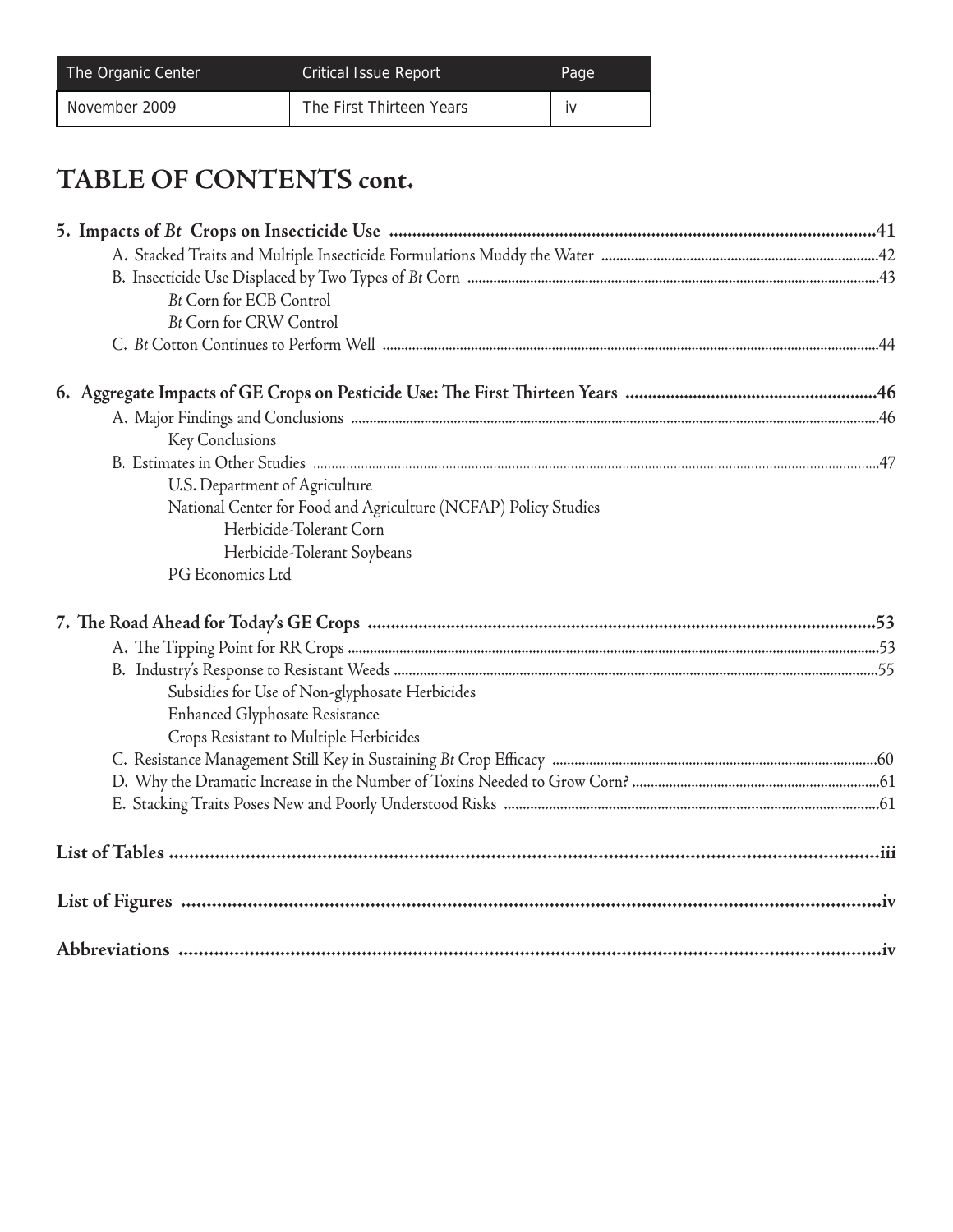| The Organic Center | Critical Issue Report    | Page |
|--------------------|--------------------------|------|
| November 2009      | The First Thirteen Years |      |

## **LIST OF TABLES**

| Table 2.1. Corn, Soybean, and Cotton Acreage Planted, Average Pesticide Use per Acre, and Total Pounds Applied: 1996–2008 11         |  |
|--------------------------------------------------------------------------------------------------------------------------------------|--|
| Table 2.2. Percent of National Acres Planted to Herbicide-Tolerant (HT) and Bt Crop Varieties (Combines acres planted to single and  |  |
|                                                                                                                                      |  |
|                                                                                                                                      |  |
| Table 4.1. Changes in the Pounds of Glyphosate Applied per Acre per Crop Year on Corn, Cotton and Soybeans: 1996 - 2007 29           |  |
| Table 4.2. Difference in Herbicide Application Rates per Acre on Herbicide-Tolerant (HT) versus Conventional Soybeans in 1998, based |  |
|                                                                                                                                      |  |
|                                                                                                                                      |  |
| Table 6.1. Impacts of HT Soybeans on Herbicide Use as Projected by Kynetec Data and This Analysis Based on NASS Data 51              |  |

# **SUPPLEMENTAL TABLES**

| Access the Supplemental Tables on The Organic Center's website at:                                                                                                                                   |
|------------------------------------------------------------------------------------------------------------------------------------------------------------------------------------------------------|
| http://www.organic-center.org/reportfiles/ Supplmental%20Tables.pdf                                                                                                                                  |
| Supplemental Table 1. Percent of National Acres Planted to All Herbicide-Tolerant (HT) and Bt Crop Varieties, 1996 - 2008 [Combines<br>percent acres planted to single and multiple trait varieties] |
| Supplemental Table 2. Genetically Engineered (GE) Corn Varieties by State and United States, 2000-2009                                                                                               |
| Supplemental Table 3. Genetically Engineered (GE) Soybean Varieties by State and United States, 2000-2009                                                                                            |
| Supplemental Table 4. National Upland Cotton Acres Planted to Genetically Engineered (GE)                                                                                                            |
| Varieties Based on Data Provided by the Agricultural Marketing Service                                                                                                                               |
| Supplemental Table 5. Herbicide-Tolerant (HT) Varieties of Corn, Soybean, and Cotton: Acres Planted, 1996 - 2008                                                                                     |
| .  Supplemental Table 6.   Bt Transgenic Varieties of Corn and Cotton: Acres Planted, 1996 - 2008                                                                                                    |
| Supplemental Table 7. Average Pesticide Pounds Applied per Acre of Conventional, Herbicide-Tolerant (HT), and Bt Varieties and                                                                       |
| Estimated Differences in Pesticides Applied per Acre, 1996 - 2008                                                                                                                                    |
| Supplemental Table 8. Differences in the Pounds of Pesticides Applied as a Result of GE Corn,                                                                                                        |
| Soybean and Cotton Acres Planted, 1996 - 2008                                                                                                                                                        |
| Supplemental Table 9. Insecticide Use to Control the European Corn Borer (ECB) and Southwestern Corn Borer (SWCB) on                                                                                 |
| Conventional Varieties of Corn, 1996 - 2008                                                                                                                                                          |
| Supplemental Table 10. Insecticide Use to Control Rootworm (CRW) on Conventional Corn Varieties, 1996- 2008                                                                                          |
| Supplemental Table 11. Insecticides Used to Control the European Corn Borer (ECB), Southwestern Corn Borer (SWCB), and Corn                                                                          |
| Rootworm (CRW) on Conventional and Bt Varieties of Corn, 1996 - 2008.                                                                                                                                |
| Supplemental Table 12. Insecticides Applied to Control the Budworm/Bollworm Complex of Insects on Conventional Varieties of Cotton,                                                                  |
| 1996 - 2008                                                                                                                                                                                          |
| Supplemental Table 13. Herbicide Pounds Applied per Acre to Conventional and Herbicide-Tolerant (HT) Corn, 1996 - 2008                                                                               |
| Supplemental Table 14. Herbicide Use in Conventional and Roundup Ready (RR) Herbicide-Tolerant (HT) Upland Cotton Varieties,                                                                         |
| 1996 - 2008                                                                                                                                                                                          |
| Supplemental Table 15. Herbicide Use on Conventional and Herbicide-Tolerant (HT) Soybeans, 1996 - 2008                                                                                               |
| Supplemental Table 16. Changes in the Application of Glyphosate on Corn, Cotton, and Soybeans: 1996-2007                                                                                             |
| Supplemental Table 17. Corn, Soybean, and Cotton Acreage Planted, Average Pesticide Use per Acre, and Total Pounds Applied,                                                                          |
| 1996 - 2008                                                                                                                                                                                          |
| Supplemental Table 18. Number of Pesticide and Pest Control Chemicals or Toxins Used to Manage Pests: 1971 through 2010                                                                              |
| Supplemental Table 19. Number of States with Newly Reported, Documented Cases of Glyphosate Resistant Weeds, 1996 - 2008                                                                             |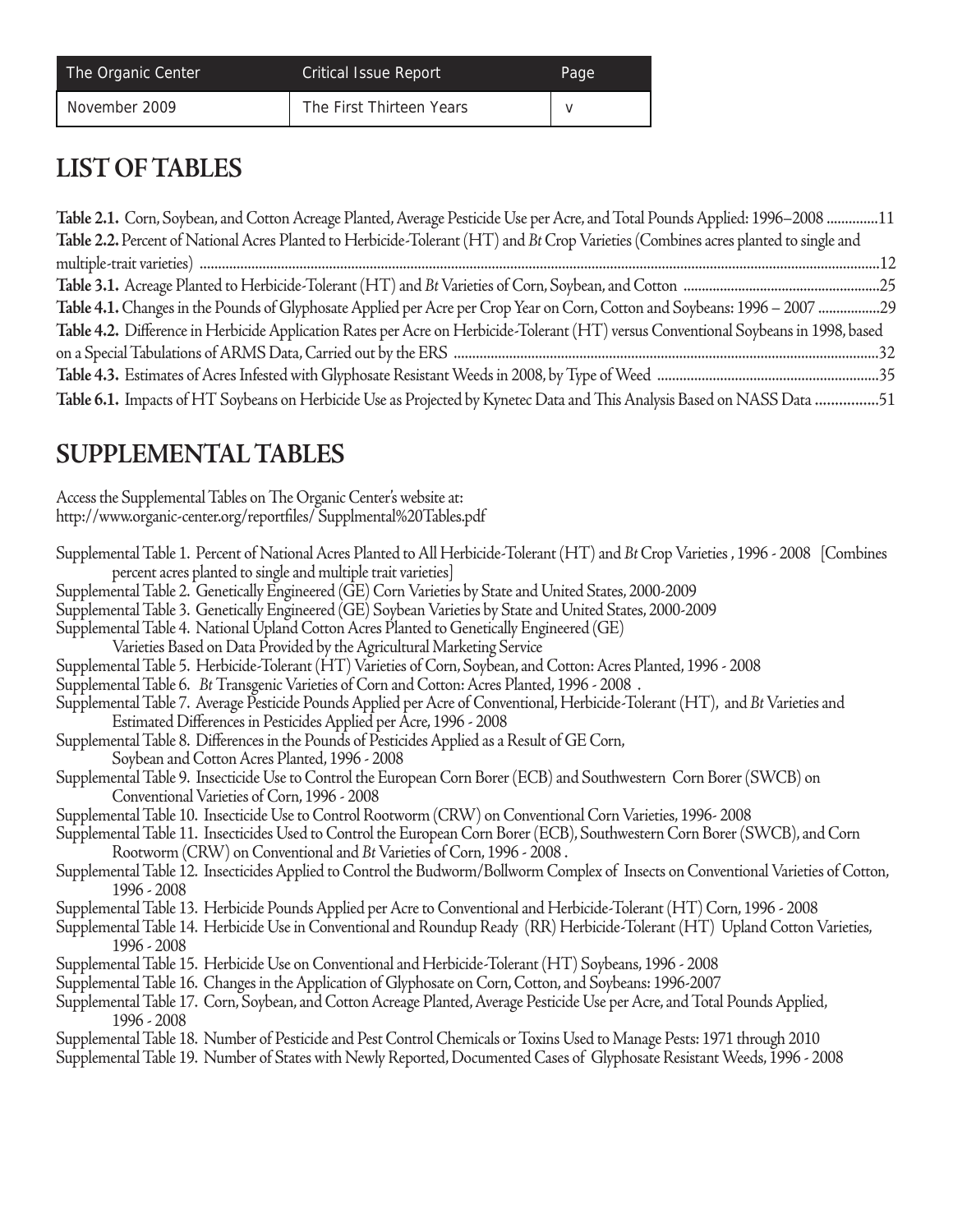| The Organic Center | <b>Critical Issue Report</b> | Page |
|--------------------|------------------------------|------|
| November 2009      | The First Thirteen Years     | Vİ   |

## **LIST OF FIGURES**

| Figure 2.4. U.S. Crop Acreage Infested With Herbicide-Resistant Weeds by Class of Herbicide and Year Reported, 1970 - 2008 13             |  |
|-------------------------------------------------------------------------------------------------------------------------------------------|--|
|                                                                                                                                           |  |
|                                                                                                                                           |  |
|                                                                                                                                           |  |
| Figure 3.1. Trends in the Percentage of National Crop Acreage Planted to Herbicide-Tolerant (HT) and Bt Crops, 1996 - 2008 24             |  |
|                                                                                                                                           |  |
|                                                                                                                                           |  |
|                                                                                                                                           |  |
|                                                                                                                                           |  |
|                                                                                                                                           |  |
|                                                                                                                                           |  |
|                                                                                                                                           |  |
|                                                                                                                                           |  |
| Figure 6.4. Differences in the Total Pounds of Herbicide and Insecticide Applied to GE Crop Acres Over the First Thirteen Years of Use 47 |  |

## **ABBREVIATIONS**

AI – Active Ingredient

ALS – Acetolactate synthase, a major herbicide family of chemistry

- ARMS Agricultural Resources Management Survey
- AMS Agricultural Marketing Service
- BXN Bromoxynil Tolerant
- *Bt Bacillus Th uriengensis*
- CWR Corn Rootworm
- ECB European Corn Borer
- EPA Environmental Protection Agency
- ERS Economic Research Service
- GE Genetically Engineered
- GM Genetically Modified
- GR Glyphosate-Resistant
- HT Herbicide-Tolerant
- IPM Integrated Pest Management
- LL Liberty Link
- NAS National Academy of Sciences
- NASS National Agricultural Statistics Service
- NCFAP National Center for Food and Agriculture Policy
- NOP National Organic Program
- PPO Protoporphyrinogen Oxidase, an enzyme
- RR Roundup Ready
- SWCB Southwestern Corn Borer
- USDA United States Department of Agriculture
- WCB Western Corn Borer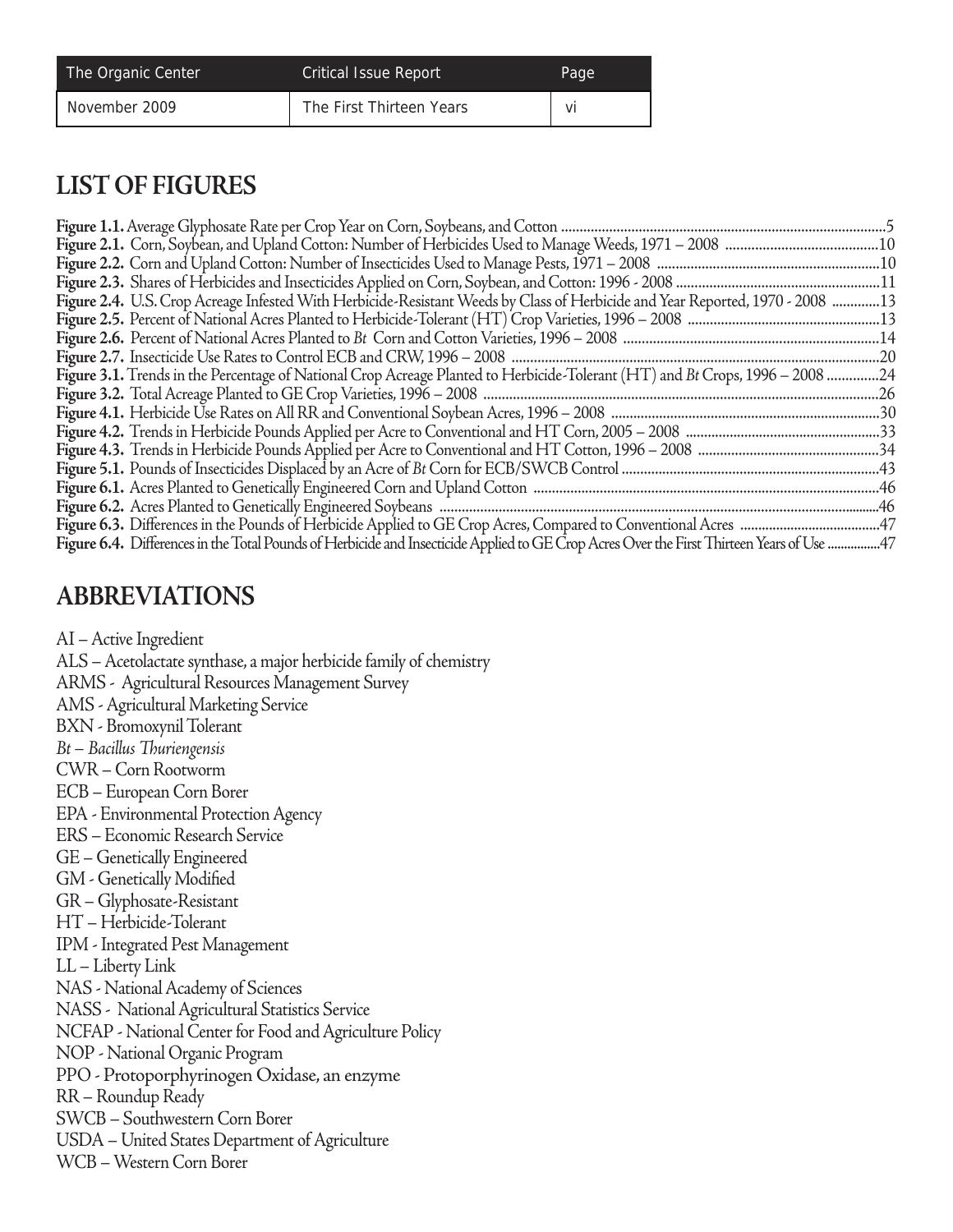| The Organic Center | <b>Critical Issue Report</b> | Page |
|--------------------|------------------------------|------|
| November 2009      | The First Thirteen Years     |      |

# 1. Executive Summary

In a recent story tracking the emergence of weeds resistant to glyphosate (Roundup) herbicides, a North Carolina farmer said that "Roundup is the greatest thing in agriculture in my lifetime."

A retired weed scientist admits in the same story "In hindsight, we screwed up. We can't rely on the same thing over and over."

But farmers did, turning glyphosate herbicide and genetically engineered (GE) corn, soybeans, and cotton into the most stunning and profitable market success story in the history of the pesticide and seed industry.



This report documents some of the key impacts of GE crops on their way to market dominance and explains why the total pounds of herbicides applied on GE crops has spiked so sharply in recent years, with more increases to come.

But first, some key terms are defined.

A "pesticide" is a chemical that controls pests. The term encompasses herbicides applied to control weeds, insecticides used to manage insects, and fungicides sprayed to manage plant diseases.

A pesticide "active ingredient" (AI) is the chemical (or chemicals) in a pesticide that is responsible for killing or otherwise controlling target pests.

"Pesticide use" is usually measured as pounds of pesticide "active ingredient" applied per acre, or on a given crop over some period of time.

A "trait" in a genetically engineered crop is the unique characteristic or attribute added to the genetic makeup of the crop using recombinant DNA (gene-splicing) technology. The capacity of a plant to withstand applications of a particular herbicide is an example of a GE crop trait.

"Stacked" GE seeds are those expressing two or more distinct traits.

"Trait acres" are the number of GE crop acres that contain a particular trait. One acre planted to a single-trait GE crop represents one trait acre, an acre planted to a "stacked" crop with two traits is equivalent to two trait acres, and so on. (This is why GE "trait acres" planted exceeds total GE crop acres planted).

GE seeds were introduced commercially in 1996 and now dominate the production of corn, soybeans, and cotton in the United States. GE crops contain one or both of two major categories of traits:

• Herbicide-tolerant (HT) crops are genetically engineered to survive direct application of one or more herbicides during the growing season, chemicals that would otherwise kill or severely stunt the crop. The major  $HT$  crops are soybeans, corn, and cotton. Nearly all HT trait acres are planted to "Roundup Ready" (RR) seeds that tolerate applications of Monsanto's glyphosate (Roundup) herbicide, the active ingredient in Roundup herbicide. • *Bt* crops are engineered to produce toxins derived from the natural bacterium *Bacillus thuringiensis*   $(Bt)$  in plant cells. These toxins are lethal to certain agricultural insect pests.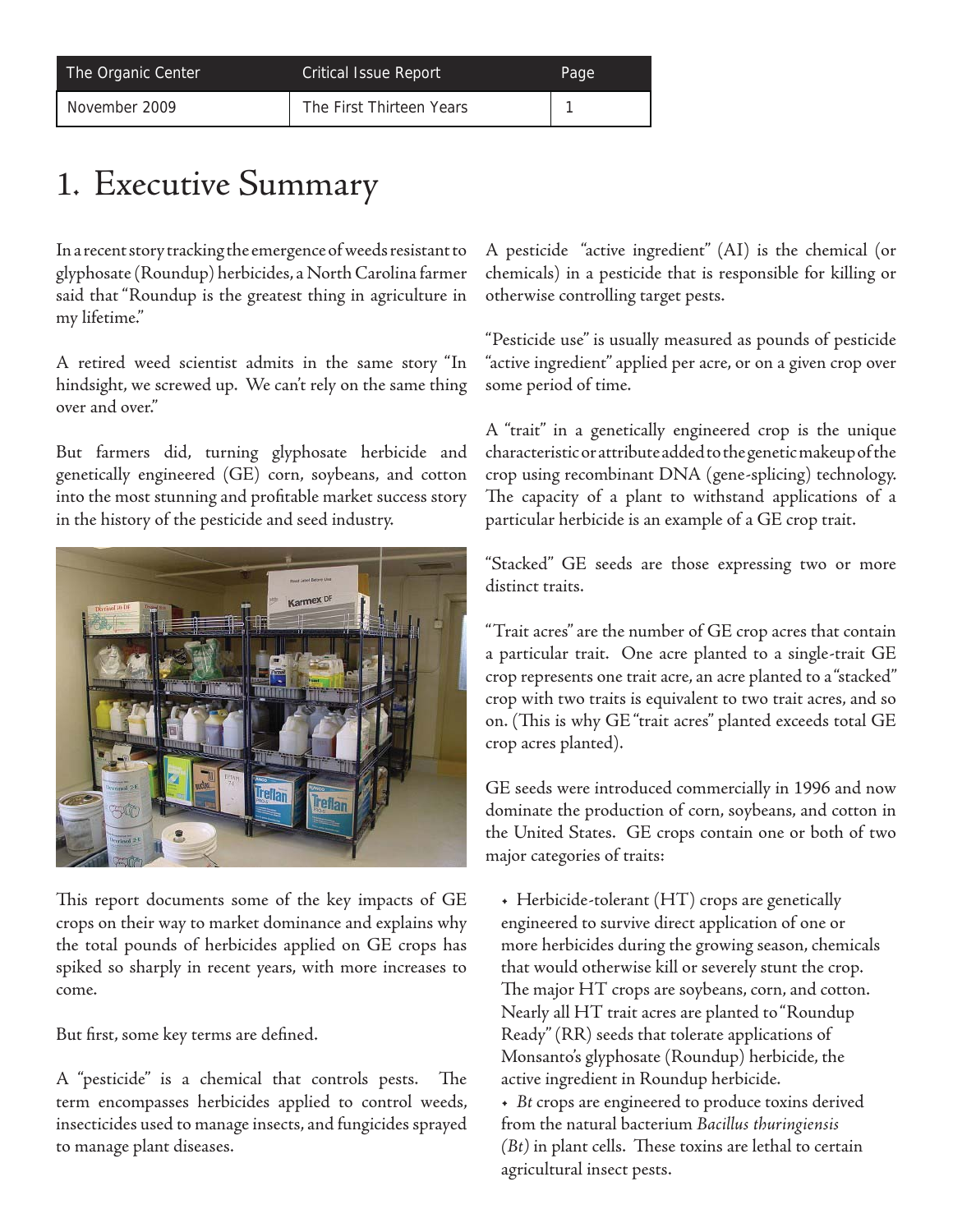| The Organic Center | <b>Critical Issue Report</b> | Page |
|--------------------|------------------------------|------|
| November 2009      | The First Thirteen Years     |      |



Corn and soybean strip-cropping systems reduce weed and insect pressure and lessen reliance on pesticides and GE crops

## **A. Th is Report**

This report focuses on the impacts of GE crops on pesticide use, as measured by the total pounds applied on HT and *Bt* corn in contrast to conventional corn, HT soybeans in contrast to conventional soybeans, and HT and *Bt* cotton compared to conventional cotton.

Official U.S. Department of Agriculture (USDA) surveys are the source of most of the data used in this report on the acres planted to each GE trait in corn, soybeans, and cotton. Annual "trait acreage" reports from Monsanto provide more nuanced data on the acres planted to crops with specific traits and trait combinations.

The data in this report on the acres planted to crops with each major GE trait are of high quality and are not controversial.

Pesticide use data come from annual surveys done by the USDA's National Agricultural Statistics Service (NASS). These surveys encompass the percentage of crop acres treated with each pesticide active ingredient, average rates of application, the number of applications, and pounds of active ingredient applied.

NASS pesticide use data are also of high quality and have stood the test of time, but NASS surveys do not report pesticide use separately on crop acres planted to GE seeds, in contrast to acres planted to conventional seeds. Hence, a method was developed for each GE crop and trait to estimate from NASS data how much more or less pesticide was used on a GE acre versus an acre planted with conventional seeds (for more methodological details, see Chapters 2, 4, and 5).

These differences in pesticide use per acre are calculated by crop, trait, and year. The result is then multiplied by the acres planted to each GE crop trait in a given year. Last, the model adds together the differences in the total pounds of pesticides applied across all crops, traits and years, producing this report's bottom line. It's a big number -- an additional 318 million pounds of pesticides were applied due to the planting of GE crops from 1996 through crop year 2008.

## **B. Key Findings**

Farmers planted 941 million acres of GE HT corn, soybeans, and cotton from 1996 through 2008. HT soybeans accounted for two-thirds of these acres.

*Bt* corn and cotton were grown on 357 million acres, with corn accounting for 79% of these acres.

Th us, about 1.3 billion trait acres of HT and *Bt* crops have been grown between 1996 and 2008. HT crops account for 72% of total GE crop trait acreage. The actual number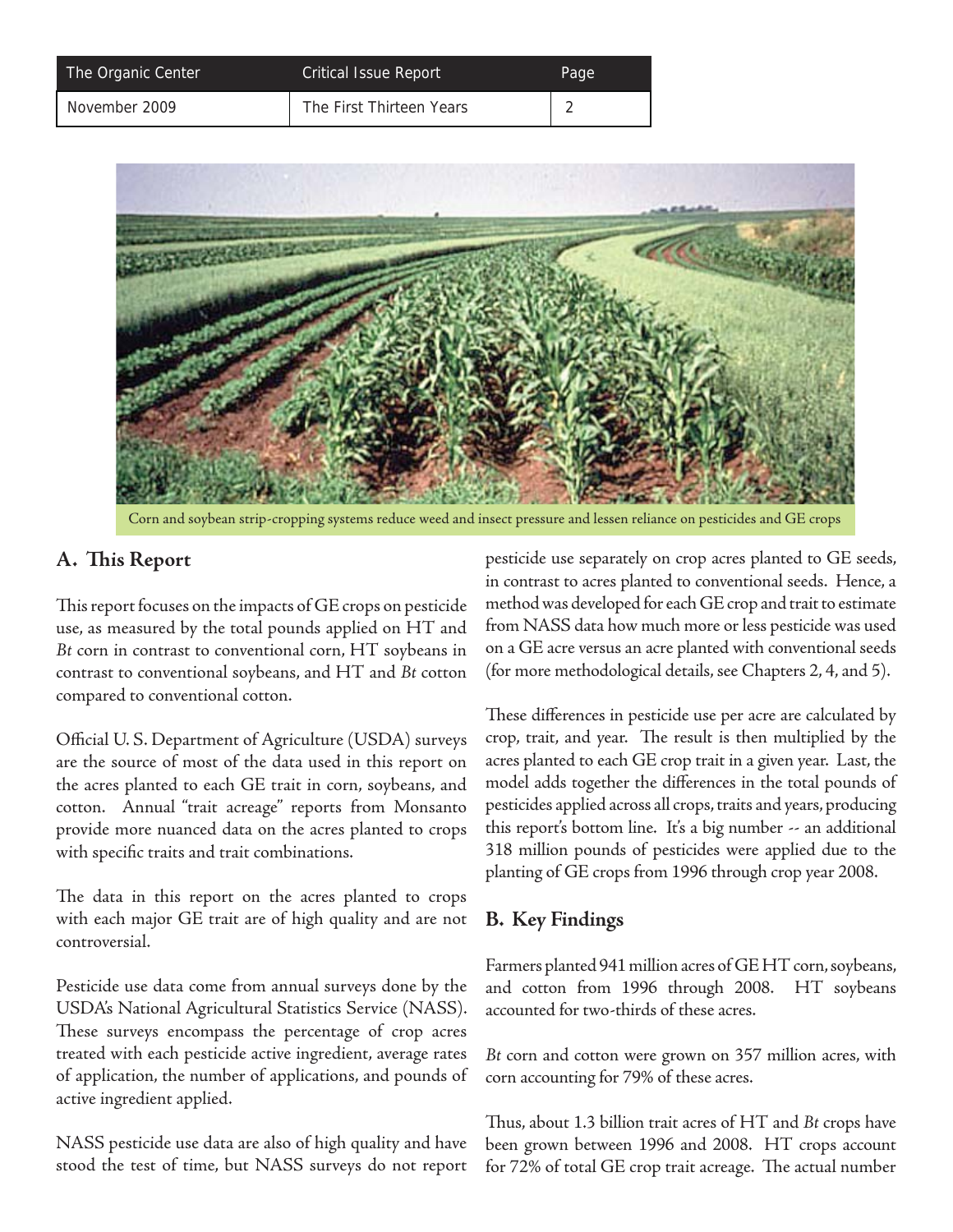| The Organic Center | <b>Critical Issue Report</b> | Page   |
|--------------------|------------------------------|--------|
| November 2009      | The First Thirteen Years     | $\sim$ |

of acres planted to GE soybeans, corn, and cotton over this period is considerably less than 1.3 billion due to the prevalence of "stacked" versions of GE corn and cotton.

#### **Impacts on Pesticide Use**

GE crops have increased overall pesticide use by 318.4 million pounds over the first 13 years of commercial use, compared to the amount of pesticide likely to have been applied in the absence of HT and *Bt* seeds.



The 318.4 million pound increase represents, on average, an additional 0.25 pound of pesticide active ingredient for every GE trait acre planted over the first 13 years of commercial use.

*Bt* corn and cotton have delivered consistent reductions in insecticide use totaling 64.2 million pounds over the 13 years. *Bt* corn reduced insecticide use by 32.6 million pounds, or by about 0.1 pound per acre. *Bt* cotton reduced insecticide use by 31.6 million pounds, or about 0.4 pounds per acre planted.

HT crops have increased herbicide use by a total of 382.6 million pounds over 13 years. HT soybeans increased herbicide use by 351 pounds (about 0.55 pound per acre), accounting for 92% of the total increase in herbicide use across the three HT crops.

Recently herbicide use on GE acres has veered sharply upward. Crop years 2007 and 2008 accounted for 46% of the increase in herbicide use over 13 years across the three HT crops. Herbicide use on HT crops rose a remarkable 31.4% from 2007 to 2008.

GE crops reduced overall pesticide use in the first three years of commercial introduction (1996-1998) by 1.2%, 2.3%, and 2.3% per year, but increased pesticide use by 20% in 2007 and by 27% in 2008.

Two major factors are driving the trend toward larger margins of difference in the pounds of herbicides used to control weeds on an acre planted to HT seeds, in comparison to conventional seeds:

- The emergence and rapid spread of weeds resistant to glyphosate, and
- Incremental reductions in the average application rate of herbicides applied on non-GE crop acres.

#### **Resistant Weeds**

The widespread adoption of glyphosate-resistant (GR), RR soybeans, corn, and cotton has vastly increased the use of glyphosate herbicide. Excessive reliance on glyphosate has spawned a growing epidemic of glyphosate- resistant weeds, just as overuse of antibiotics can trigger the proliferation of antibiotic-resistant bacteria.



The stalk of a mature Palmer amaranth weed can reach six inches in diameter, and can damage mechanical cotton pickers.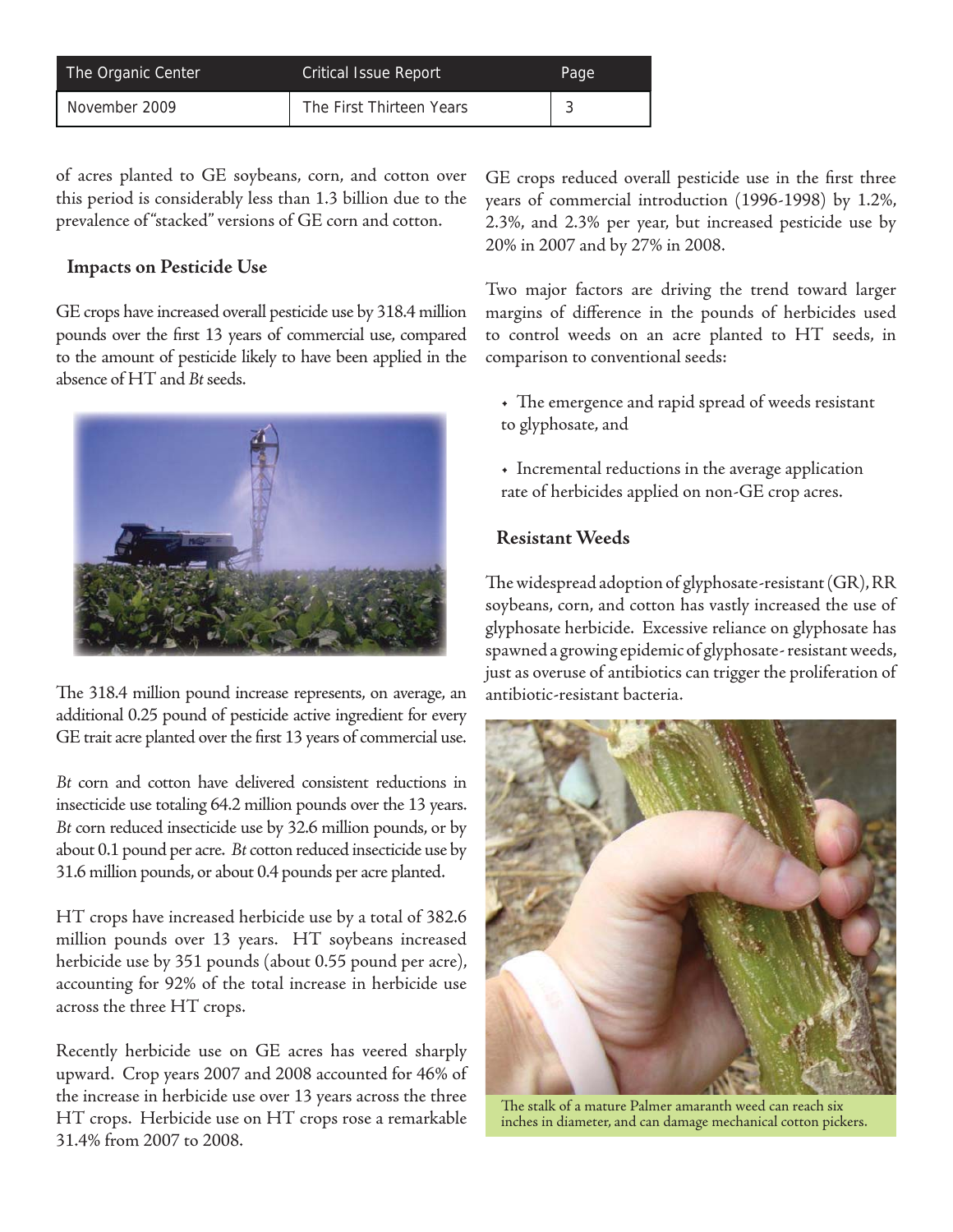| The Organic Center | <b>Critical Issue Report</b> | Page |
|--------------------|------------------------------|------|
| November 2009      | The First Thirteen Years     |      |

GR weeds were practically unknown before the introduction of RR crops in 1996. Today, nine or more GR weeds collectively infest millions of acres of U.S. cropland. Thousands of fields harbor two or more resistant weeds. The South is most heavily impacted, though resistant weeds are rapidly emerging in the Midwest, and as far north as Minnesota, Wisconsin, and Michigan. In general, farmers can respond to resistant weeds on acres planted to HT crops in five ways:

- Applying additional herbicide active ingredients,
- Increasing herbicide application rates,
- Making multiple applications of herbicides previously sprayed only once,
- Th rough greater reliance on tillage for weed control, and
- By manual weeding.

In the period covered by this report, the first three of the above five responses have been by far the most common, and each increases the pounds of herbicides applied on HT crop acres.

GR pigweed (Palmer amaranth) has spread dramatically across the South since the first resistant populations were

confirmed in 2005, and already poses a major threat to U.S. cotton production. Some infestations are so severe that cotton farmers have been forced to abandon cropland, or resort to the preindustrial practice of "chopping cotton" (hoeing weeds by hand).

Resistant horseweed (marestail) is the most widely spread and extensive glyphosate-resistant weed. It emerged first in Delaware in the year 2000, and now infests several million acres in at least 16 states of the South and Midwest, notably Illinois. GR horseweed, giant ragweed, common waterhemp, and six other weeds are not only driving substantial increases in the use of glyphosate, but also the increased use of more toxic herbicides, including paraquat and 2,4-D, one component of the Vietnam War defoliant, Agent Orange.

Growing reliance on older, higher-risk herbicides for management of resistant weeds on HT crop acres is now inevitable in the foreseeable future and will markedly deepen the environmental and public health footprint of weed management on over 100 million acres of U.S. cropland. This footprint will both deepen and grow more diverse, encompassing heightened risk of birth defects and other reproductive problems, more severe impacts on aquatic



ecosystems, and much more frequent instances of herbicide-driven damage to nearby crops and plants, as a result of the off-target movement of herbicides.

Figure 1.1 shows the upward trend in the pounds of glyphosate applied per crop year<sup>1</sup> across the three HT crops. USDA NASS data show that since 1996, the glyphosate rate of application per

Farmers have resorted to hand weeding in an attem pt to save cotton and soybean fields heavily infested with glyphosateresistant Palmer amaranth. Photo by Brad Luttrell (www. bradluttrell.com)

 $\overline{1}$  NASS defines the pesticide "rate per crop year" as the average one-time rate of application multiplied by the average number of applications.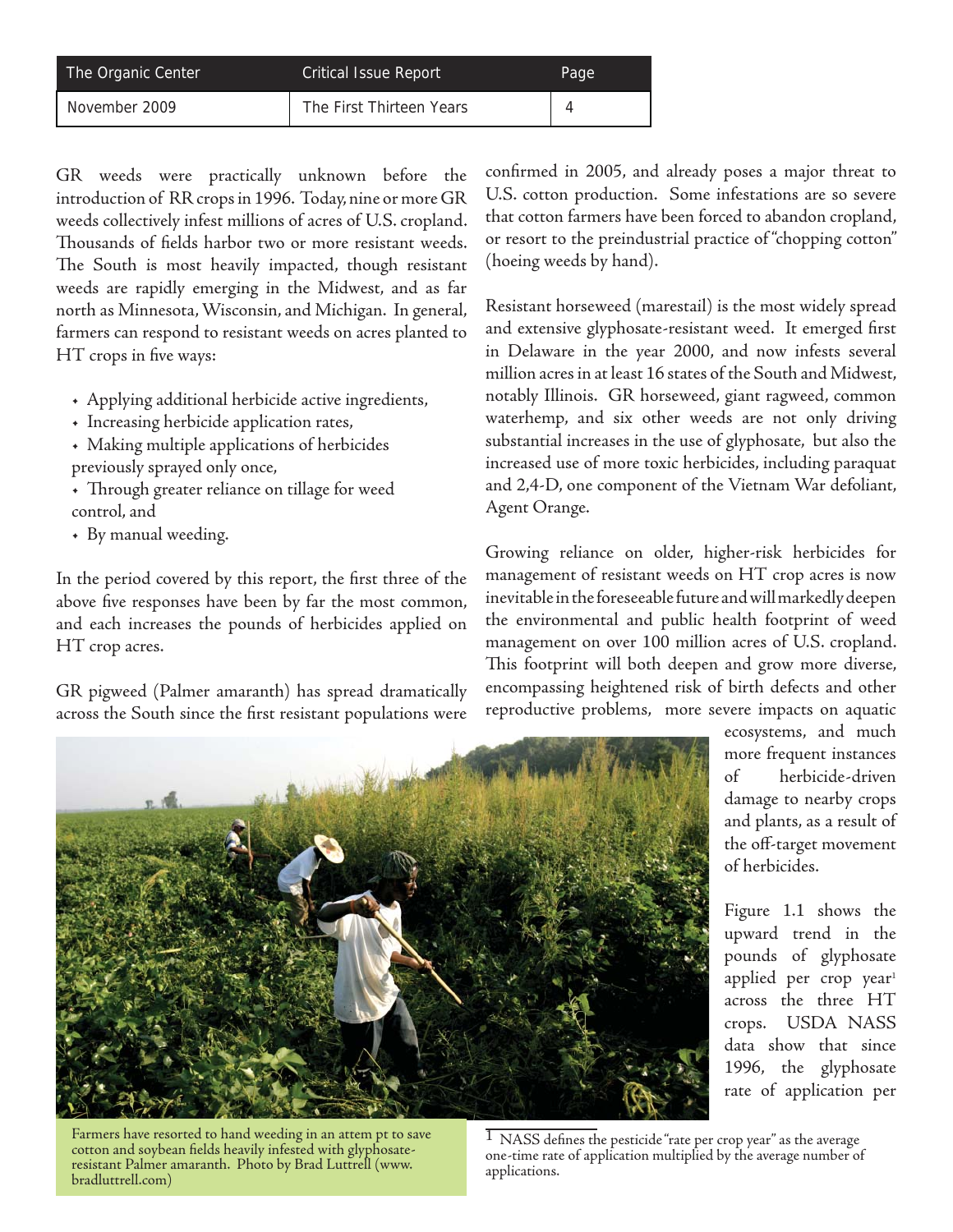| The Organic Center | <b>Critical Issue Report</b> | Page |
|--------------------|------------------------------|------|
| November 2009      | The First Thirteen Years     |      |

crop year has tripled on cotton farms, doubled in the case of soybeans, and risen 39% on corn. The average *annual increase* in the pounds of glyphosate applied to cotton, soybeans, and corn has been 18.2%, 9.8%, and 4.3%, respectively, since HT crops were introduced.



### **Lower-Dose Herbicides Used with Conventional Crops**

The second key factor responsible for the increasing margin of difference in herbicide use on HT versus conventional crops is progress made by the pesticide industry in discovering more potent active ingredients that are effective at progressively lower average rates of application. As a result of these discoveries, the average per acre amount of herbicides applied to conventional crops has steadily fallen since 1996. In contrast, glyphosate/ Roundup is a relatively high-dose herbicide and glyphosate use rates have been rising rapidly on HT crop acres, as clearly evident in the NASS data presented above.

The average rate of herbicides applied to conventional soybean acres dropped from 1.19 pounds of active ingredient per acre in 1996 to 0.49 pounds in 2008. The steady reduction in the rate of application of conventional soybean herbicides accounts for roughly one-half of the difference in herbicide use on GE versus conventional soybean acres. The increase in the total pounds of herbicides applied to HT soybean acres, from 0.89 pounds in 1996 to 1.65 pounds in 2008, accounts for the other one-half of the difference.

A similar trend is evident with insecticides. Corn insecticides targeting the corn rootworm (CRW) were applied at around 0.7 pound per acre in the mid-1990s and about 0.2 pound a decade later. The exception to this rule of dramatically falling pesticide use rates has been cotton insecticides targeting the budworm/bollworm complex. The rate of these products has fallen marginally from 0.56 to 0.47 pounds per acre.

## **C.** The Road Ahead for GE Corn, Soybeans, **and Cotton**

The vast majority of corn, soybean, and cotton fields in the U.S. in 2010 will be sown with GE seeds. This is not a bold prediction because the non-GE seed supply is so thin now that most farmers will be purchasing GE seeds for the next several years, whether they want to or not.

The GE corn, soybean, and cotton seeds planted over the next five to 10 years will, if current trends hold, contain increasing numbers of stacked traits (usually three or more), cost considerably more per acre, and pose unique resistance management, crop health, food safety, and environmental risks. HT crops will continue to drive herbicide use up sharply, and those increases in the years ahead will continue to dwarf the reductions in insecticide use on *Bt* crop acres.

#### **Tipping Point for RR Crops**

Crop year 2009 will probably mark several tipping points for  $RR$  crops. The acres planted to  $HT$  soybeans fell 1% from the year before, and will likely fall by a few additional percentage points in 2010. Farmer demand for conventional soybeans is outstripping supply in several states, and universities and regional seed companies are working together to close the gap.

Reasons given by farmers for turning away from the RR system include the cost and challenges inherent in dealing with GR weeds, the sharply increasing price of RR seeds, premium prices offered for non-GE soybeans, the poorer than expected and promised yield performance of RR 2 soybeans in 2009, and the ability of farmers to save and replant conventional seeds (a traditional practice made illegal with the purchase of HT/RR seeds).

In regions where farmers are combating resistant weeds, especially Palmer amaranth and horseweed in the South,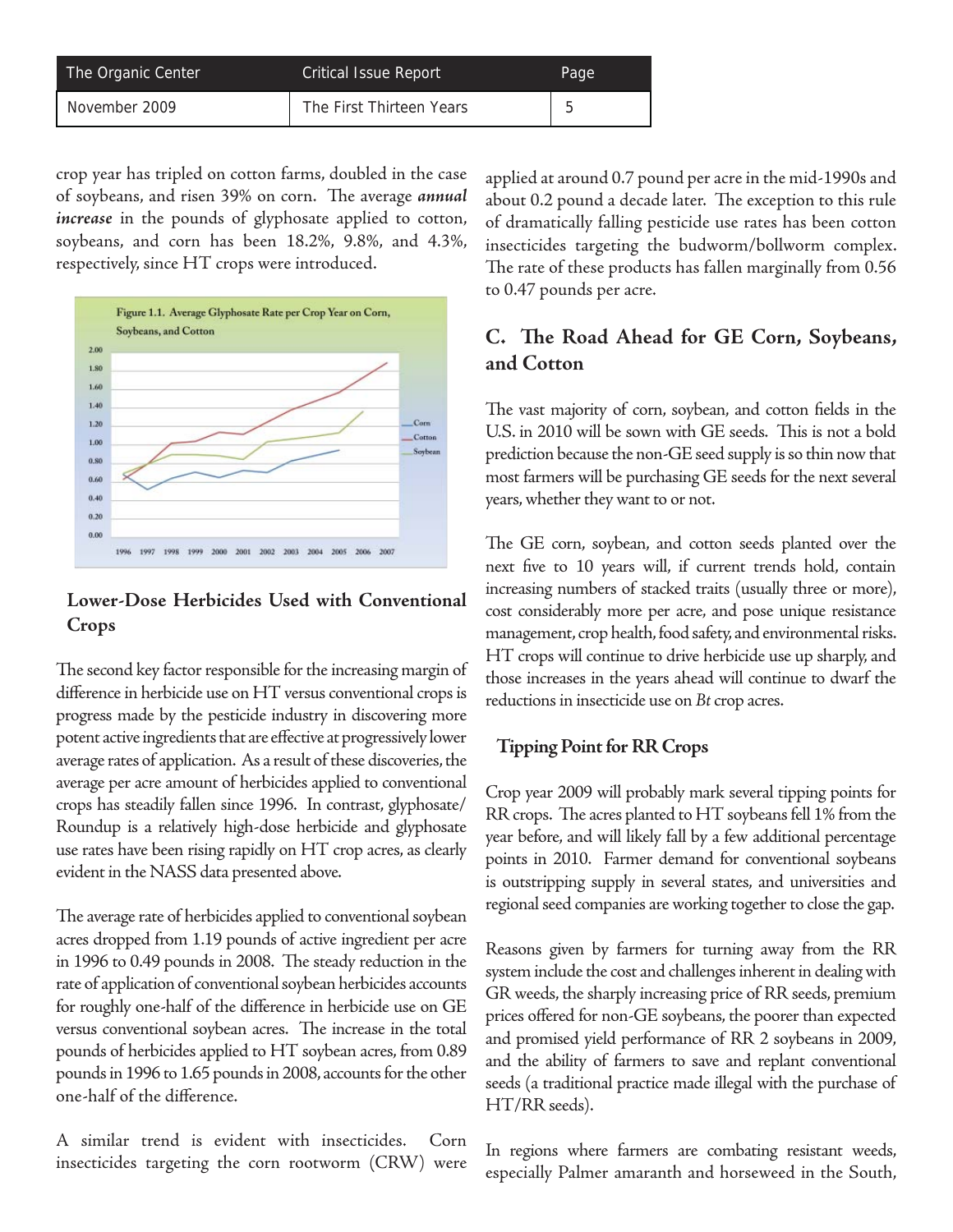| The Organic Center | <b>Critical Issue Report</b> | Page |
|--------------------|------------------------------|------|
| November 2009      | The First Thirteen Years     |      |

university experts are projecting increases of up to \$80 per acre in costs associated with HT crops in 2010. This increase represents a remarkable 28% of soybean income per acre over operating costs, based on USDA's bullish forecast for 2010 soybean income (average yield 42 bushels; average price, about \$9.90).

The economic picture dramatically darkens for farmers combating resistant weeds under average soybean yields (36 bushels) and market prices (\$6.50 per bushel). Such average conditions would generate about \$234 in gross income per acre. The estimated \$80 increase in 2010 costs per acre of HT soybeans would then account for one-third of gross income per acre, and total cash operating costs would exceed \$200 per acre, leaving just \$34 to cover land, labor, management, debt, and all other fixed costs. Such a scenario leaves little or no room for profit at the farm level.

### **Resistance Management Still Key in Sustaining** *Bt*  **Crop Efficacy**

The future of *Bt* transgenic crops is brighter, but if and only if resistance is prevented. The seed industry, the Environmental Protection Agency (EPA), and university scientists have collaborated effectively in the last 13 years in an effort to closely monitor and prevent resistance to *Bt* crops.

But now, some experts argue that the emphasis on resistance management in *Bt* crops can be relaxed. They point out that the trend in the seed industry toward stacking multiple *Bt* toxins in corn and cotton varieties should reduce the risk of resistance. The EPA has apparently been persuaded by this argument, since it has approved several recent *Bt* crops with substantially relaxed resistance management provisions.

History suggests that lessened diligence in preventing *Bt*  resistance is premature. It took 10-15 years for corn and cotton insects to develop resistance to each new type of insecticide applied to control them since the 1950s.

*Bt* cotton has now been grown for 14 years, but the acreage planted to it did not reach one-third of national cotton acres until 2000. Plus, the first populations of *Bt* resistant bollworms were discovered in Mississippi and Arkansas



Heavy infestations of resistant weeds in cotton fields reduce crop yields and increase costs of production. Resistant populations of weeds can grow as tall, or taller than a hoe handle and produce several hundred thousand seeds per plant.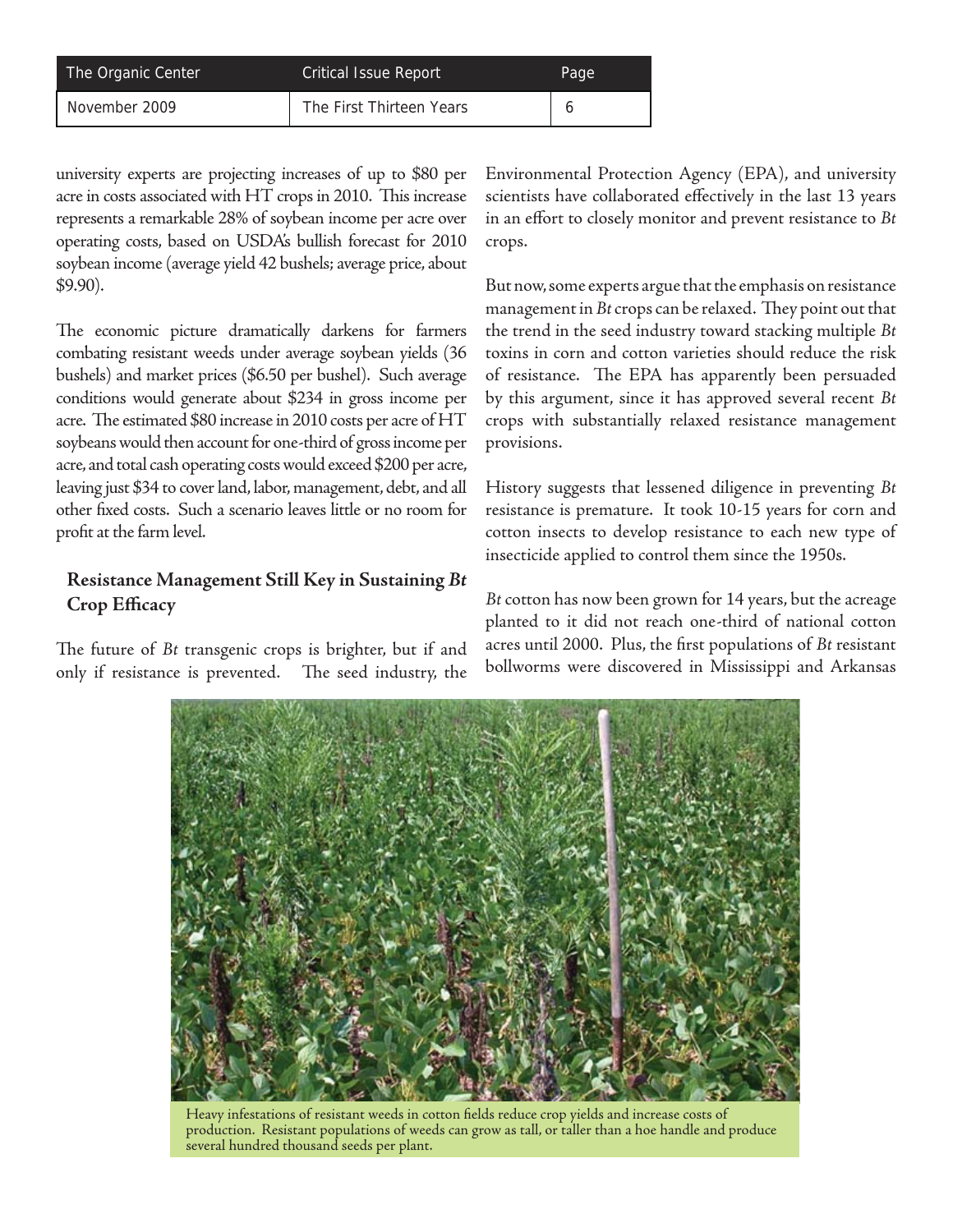| The Organic Center | <b>Critical Issue Report</b> | Page |
|--------------------|------------------------------|------|
| November 2009      | The First Thirteen Years     |      |



Farmers will have to diversify weed management tactics and systems to deal with HR weeds. Deep tillage (left photo) buries weed seeds; cover crops (center) can repress weed germination and growth; and mechanized cultivation between plant rows (right) is a proven alternative to herbicides.

cotton fields in 2003, about when experts predicted field resistance would emerge.

Bt corn for CRW control has been planted on significant acreage for only three years (2007-2009). *Bt* corn hybrids for Eastern corn borer (ECB) control are still planted on just a little over one-half national corn acres. For both types of *Bt* corn, and especially in the case of *Bt* corn for CRW control, it is far too early to declare with confidence that resistance is no longer a significant threat.

#### **Future Trends**

Agricultural biotechnology firms have thus far devoted the lion's share of their R&D resources to the development of only two biotech traits: herbicide tolerance and insect resistance. Pest control systems largely based on these traits are in jeopardy, biologically and economically, for the simple reason that they foster near-exclusive reliance on single pest control agents – season-long, year after year, and over vast areas of cropland. These are "perfect storm" conditions for the evolution and spread of resistance.

There is no serious dispute that RR crops have been popular, for the most part effective, and about budget-neutral for farmers. But they have fostered unprecedented reliance on glyphosate for weed control, and overreliance has spawned a growing epidemic of glyphosate-tolerant and resistant weeds.

Two major players in the industry – Monsanto and Syngenta – are now offering to pay farmers rebates on the order of  $$12$ per acre to spray herbicides that work through a mode of action different from glyphosate. Monsanto's program will even pay farmers to purchase herbicides sold by competitors, a sign of how seriously Monsanto now views the threat posed by resistance to its bread and butter product lines.

While corn, soybean, and cotton farmers view the spread of resistant weeds as a slow moving train wreck eroding their bottom line, the seed and pesticide industry sees new market opportunities and profi t potential arising in the wake of resistant weeds. A large portion of industry R&D investments are going into the development of crops that will either withstand higher rates of glyphosate applications, or tolerate applications of additional herbicides, or both. In short, the industry's response is more of the same.

One major biotech company has applied for and received a patent covering HT crops that can be directly sprayed with herbicide products falling within seven or more different herbicide families of chemistry.<sup>2</sup> These next-generation HT crops will likely be sprayed with two or three times the number of herbicides typically applied today on fields planted with HT seeds, and the total pounds of herbicides applied on HT crops, and the cost of herbicides, will keep rising as a result.

Addressing the rapidly emerging problem of resistant weeds in this way makes as much sense as pouring gasoline on a fire in the hope of snuffing out the flames. Despite these ill-conceived efforts, unmanageable weeds with their roots in the Southeast will almost certainly continue to spread north and west, first into the fringes but eventually throughout the Corn belt.

<sup>2</sup> Herbicides within a "family of chemistry" work through the same mode of action.